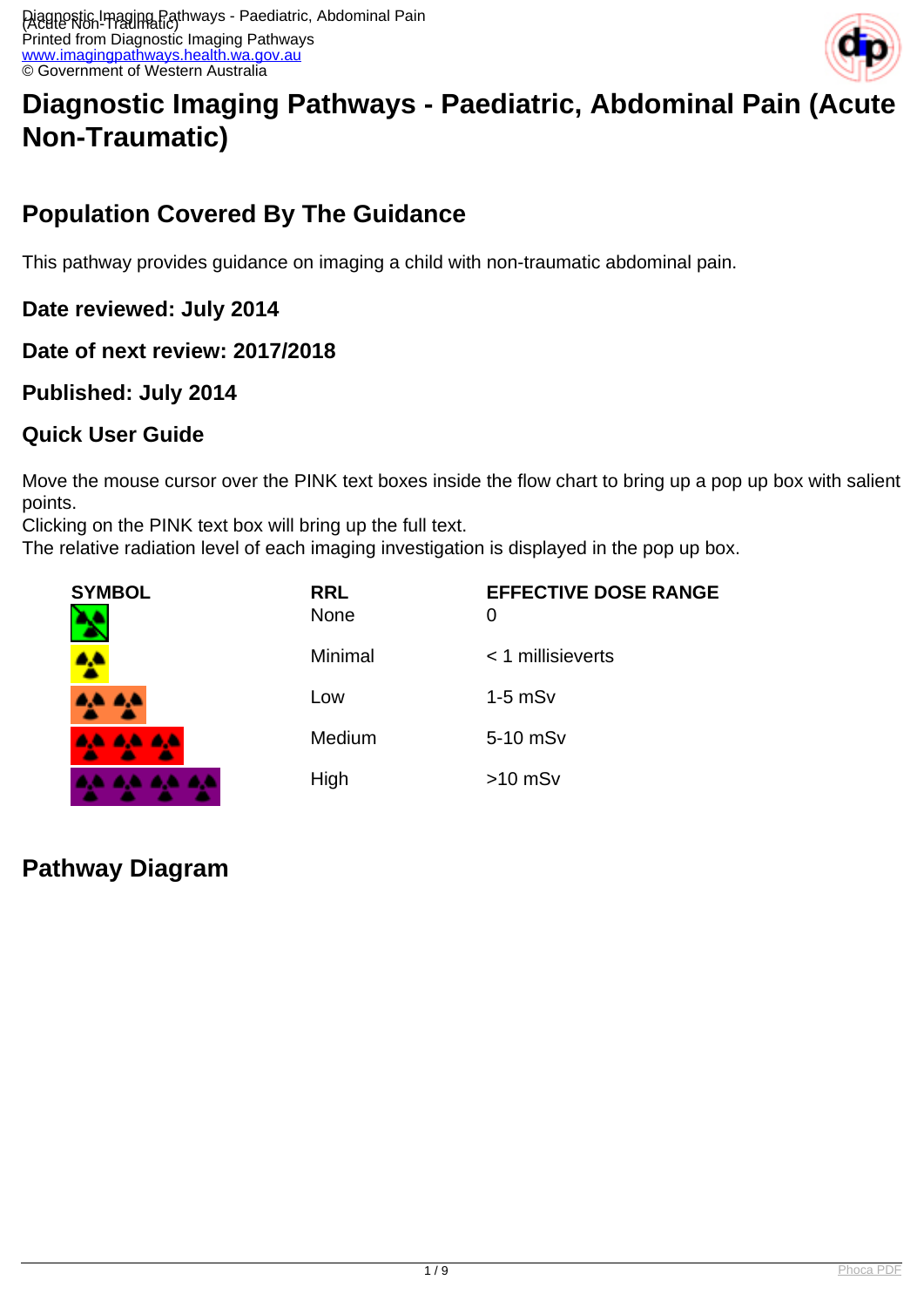#### Diagnostic Imaging Pathways - Paediatric, Abdominal Pain (Acute Non-Traumatic) Printed from Diagnostic Imaging Pathways



# **Image Gallery**

Note: These images open in a new page



Image 1a (longitudinal), 1b (transverse) and 1c (doppler) (Ultrasound): Intussusception with oedematous bowel walls.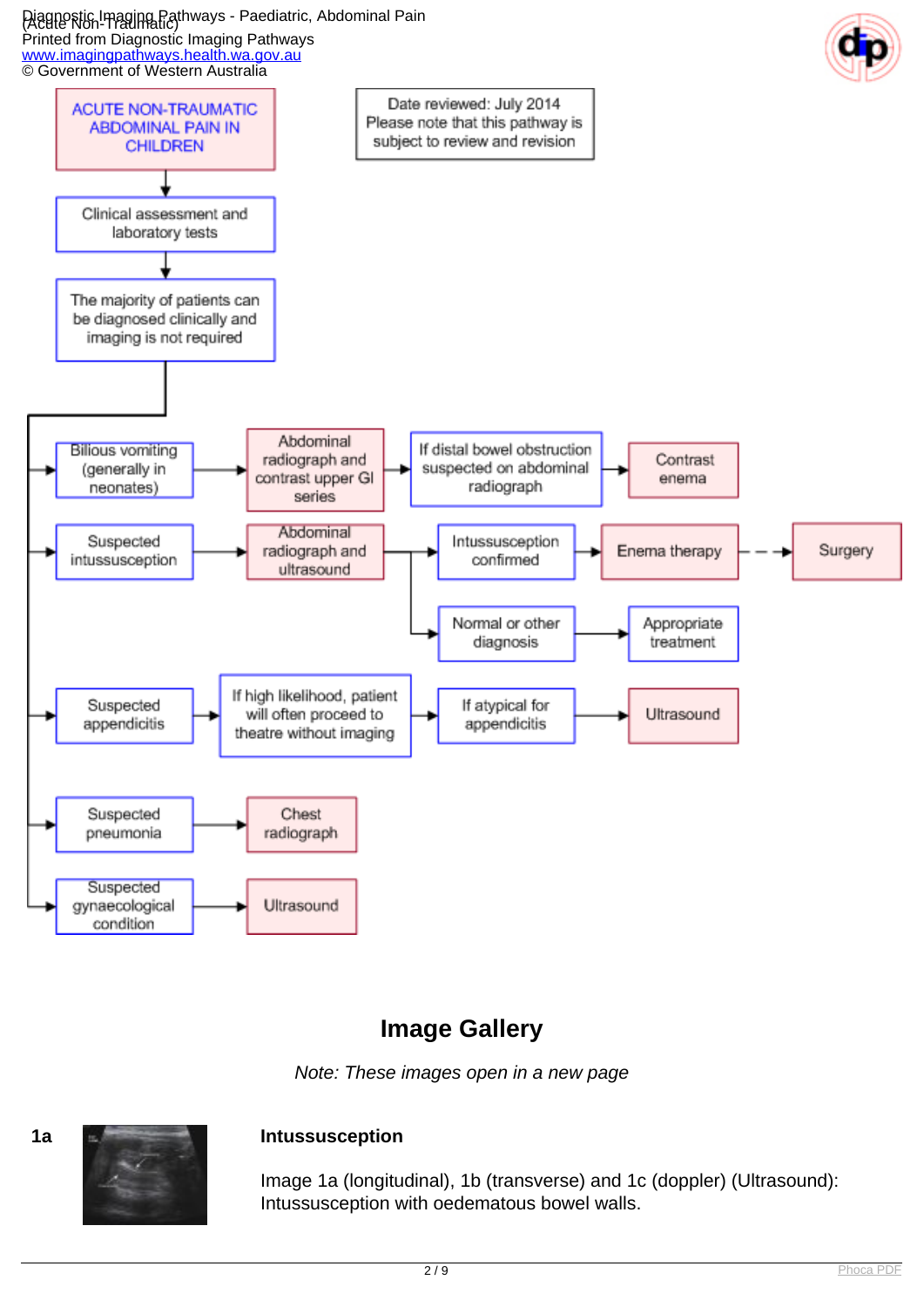Piagnostic Imaging Pathways - Paediatric, Abdominal Pain Printed from Diagnostic Imaging Pathways [www.imagingpathways.health.wa.gov.au](http://www.imagingpathways.health.wa.gov.au/) © Government of Western Australia





**1b**

**1c**





**2** Image 2: Resection of a caecal intussusception showing the relationship between the intussusceptum and intussuscipiens.

# **Teaching Points (Acute non-traumatic abdominal pain)**

- The imaging modality of choice is dependant on the clinical history and examination, as well as the most likely differential diagnosis with the age of the child in mind
	- In infants with vomiting, consideration should be given to bowel obstruction or hypertrophic pyloric stenosis (HPS). In the first case plain radiography/contrast enhanced upper GI study is indicated. In HPS an ultrasound is recommended
	- In older infants, intussusception should be considered. Ultrasonography is the imaging modality of choice

### **Plain Radiography**

#### **Bilious Vomiting**

- Plain films are appropriate in neonates or infants who present with bilious vomiting as it can help to differentiate proximal from distal bowel obstruction [1](index.php?option=com_content&view=article&id=188&tab=references#1)
- It may suggest the presence of volvulus-related ischaemia, or specific diagnoses such as volvulus or duodenal atresia [1](index.php?option=com_content&view=article&id=188&tab=references#1)[,2](index.php?option=com_content&view=article&id=188&tab=references#2)

#### **Intussusception**

- Several radiographic signs suggestive for intussusception have been described  $3.4.5$  $3.4.5$  $3.4.5$  $3.4.5$  $3.4.5$
- If a normally located caecum containing gas or faeces is seen the diagnosis of intussusception is unlikely [6](index.php?option=com_content&view=article&id=188&tab=references#6)
- The accuracy of plain radiography for the diagnosis of intussusception has been shown to vary from 40-90%. Plain radiography is no substitute for ultrasonography for diagnosis but may demonstrate other causes of abdominal pain and may show evidence of intestinal perforation which is a contraindication to enema treatment [4,](index.php?option=com_content&view=article&id=188&tab=references#4)[6,](index.php?option=com_content&view=article&id=188&tab=references#6)[7,](index.php?option=com_content&view=article&id=188&tab=references#7)[8](index.php?option=com_content&view=article&id=188&tab=references#8)
- If there is high clinical suspicion for intussusception, an imaging modality with high sensitivity such as ultrasound is necessary [3](index.php?option=com_content&view=article&id=188&tab=references#3),[7](index.php?option=com_content&view=article&id=188&tab=references#7)

# **Contrast Upper GI Series**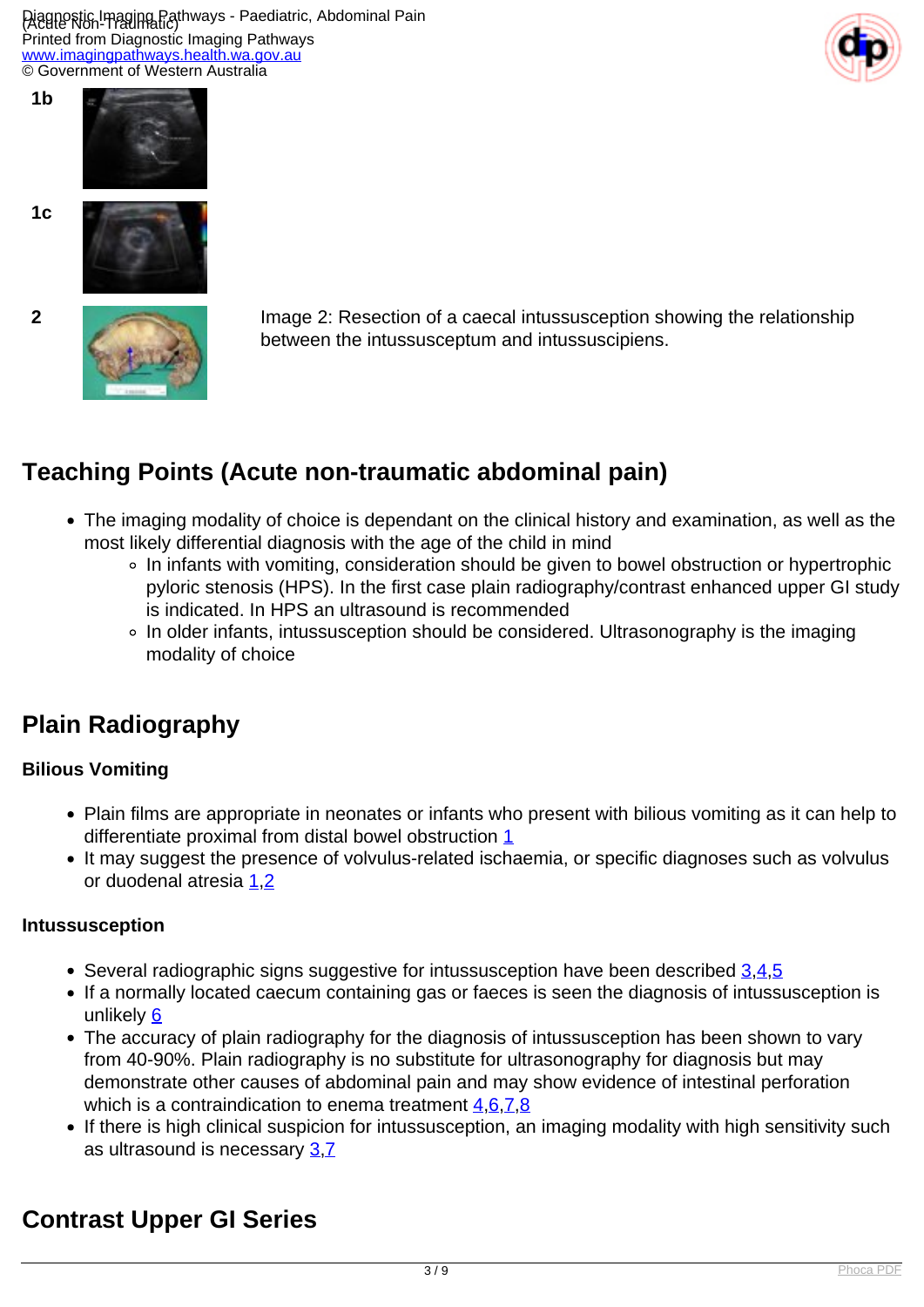

- The imaging study of choice to evaluate bilious vomiting in neonates and infants. Exceptions include critically ill patients who require urgent surgical intervention and suspected complete duodenal obstruction [9,](index.php?option=com_content&view=article&id=188&tab=references#9)[10](index.php?option=com_content&view=article&id=188&tab=references#10)
- Involves the use of a contrast agent to evaluate the stomach, duodenum and position of the duodeno-jejunal junction. Iodinated non-ionic contrast agents are used in acutely unwell patients and barium studies are reserved for non-acute situations where acute surgical intervention is unlikely. Contrast can be administered through a naso-gastric tube (preferred in acute) or orally
- Upper GI contrast studies are primarily used to diagnose malrotation/volvulus and detect other obstructive lesions of the upper GI tract [11](index.php?option=com_content&view=article&id=188&tab=references#11)
- With malrotation/volvulus, the ligament of Treitz (duodenojejunal junction) is typically located inferiorly and to the right of normal  $2,9,10,11,12$  $2,9,10,11,12$  $2,9,10,11,12$  $2,9,10,11,12$  $2,9,10,11,12$  $2,9,10,11,12$  $2,9,10,11,12$

# **Chest Radiography**

- Chest radiography is commonly used for the investigation of paediatric pneumonia
- The diagnostic yield of chest radiography for detecting pneumonia is generally low; however chest radiography is warranted in patients with clear clinical manifestations of pneumonia (eg.cough, wheeze, high fever, decreased oxygen saturation, high respiratory rate). The greater number of clinical risk factors, the more likely the diagnosis of radiographic pneumonia [44-46](index.php?option=com_content&view=article&id=188&tab=references#44)

### **Contrast Enema**

• Its primary use is for evaluation of distal obstruction (eg. atresia, meconium ileus). The location of the caecum and proximal colon can suggest malrotation but it is neither sensitive nor specific in this regard [13](index.php?option=com_content&view=article&id=188&tab=references#13)

# **Enema Therapy for Intussusception**

- Treatment options for intussusception include enema therapy and surgery. Contrast enema therapy is the treatment of choice for reduction of intussusception [3](index.php?option=com_content&view=article&id=188&tab=references#3)
- The rationale for enema therapy is to exert pressure on the apex of the intussusceptum and in doing so push it back from the pathological to the normal position [3](index.php?option=com_content&view=article&id=188&tab=references#3)
- Contraindications for enema therapy include untreated shock, evidence of bowel perforation and/or peritonitis [3](index.php?option=com_content&view=article&id=188&tab=references#3)
- There are a number of agents used to perform enema therapy including air, barium, water-soluble contrast. There are few randomised control trials, one of which showed no significant difference. However the consensus among paediatric radiologists in Australia employing fluoroscopic guided reduction is the use of air enema if there is no clinical evidence of bowel perforation [22](index.php?option=com_content&view=article&id=188&tab=references#22)[,38-41](index.php?option=com_content&view=article&id=188&tab=references#38)
- Compared to barium, there is a smaller risk of bowel perforation using air as the agent for enema therapy  $41$
- If required, fluid resuscitation should occur prior to enema therapy
- If the initial attempt is unsuccessful, the enema can be repeated 1-3 hours later
- The technique of ultrasound guided saline enemas has been shown to be an option that does not require exposure to radiation but is not widely used due to the lack of expertise and concern regarding its ability to detect the occurrence of perforation [3](index.php?option=com_content&view=article&id=188&tab=references#3)
- Rates of perforation when enema reduction is attempted are reported to be generally <1% and factors like free fluid in peritoneum, bowel wall necrosis, long duration of symptoms and younger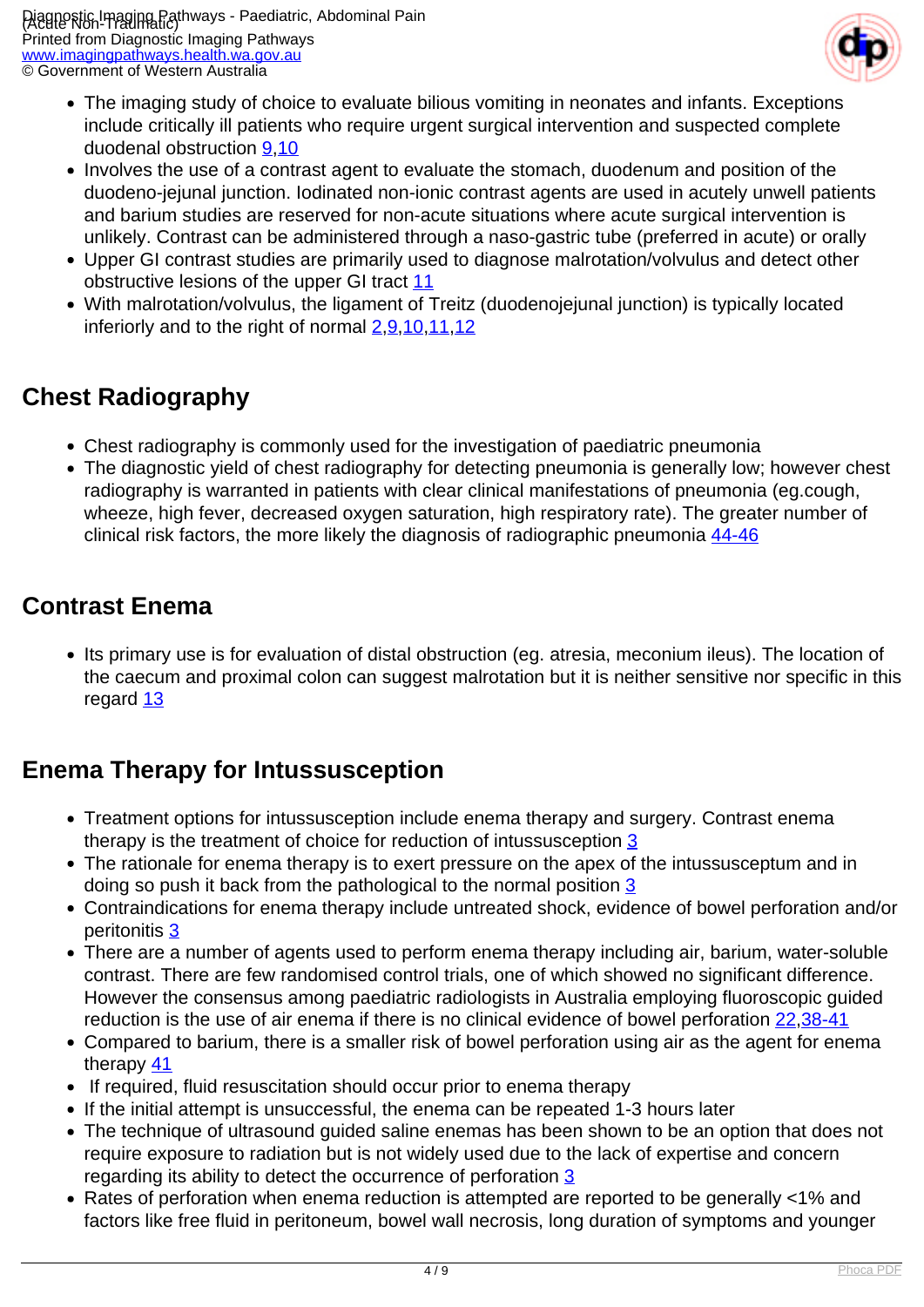

patients (<7 months) may be associated with increased risk of perforation [41](index.php?option=com_content&view=article&id=188&tab=references#41)

- Recurrence rates following enema reduction using either hydrostatic or pneumatic have been reported to be around 10% and most recurrences occur soon after the initial reduction  $41,42,43$  $41,42,43$  $41,42,43$  $41,42,43$
- Children with high recurrence rate, non-reduction of intussusception should be investigated for pathological lead points (e.g. Meckel's diverticulum, polyps, lymphomas) which may need surgical intervention

### **Surgery**

- Surgery is indicated if enema therapy fails to reduce the intussusception or is contraindicated(uncorrected shock/perforation/established peritonitis)
- Surgery usually involves manual reduction of intussusception or segmental bowel resection with end-to-end anastamosis if manual reduction fails or if non-viable bowel loops are discovered after manual reduction
- Recurrence rate following manual reduction is 1 % and almost none following surgical resection [43](index.php?option=com_content&view=article&id=188&tab=references#43)

### **Ultrasound**

#### **Intussusception**

- Has a sensitivity of 98-100% for the diagnosis of intussusception [14-17](index.php?option=com_content&view=article&id=188&tab=references#14)
- Axial and longitudinal images are used to try and identify the intussusception mass [3](index.php?option=com_content&view=article&id=188&tab=references#3)
- Various terms have been used to describe the characteristic appearance of the mass [17-21](index.php?option=com_content&view=article&id=188&tab=references#17)

#### **Malrotation / Volvulus**

• There are features on ultrasound that may suggest a diagnosis of malrotation/volvulus including inversion of the normal relationship between the superior mesenteric artery and vein; or the 'whirlpool' sign of a side-by-side arrangement of superior mesenteric vessels with opposite flow directions. However, these signs are neither sensitive nor specific and if there is clinical suspicion of malrotation/volvulus, an upper GI contrast study is indicated [23-27](index.php?option=com_content&view=article&id=188&tab=references#23)

#### **Appendicitis**

- Routine imaging is not required if a diagnosis can be established on history and physical examination [28](index.php?option=com_content&view=article&id=188&tab=references#28)
- The principal imaging technique for evaluating suspected appendicitis is graded-compression sonography. In children this has a sensitivity and specificity of between 78%-100%, and 88%-95% respectively. Sensitivity and specificity is higher for uncomplicated appendicitis compared to cases with appendiceal perforation [28](index.php?option=com_content&view=article&id=188&tab=references#28)[,29,](index.php?option=com_content&view=article&id=188&tab=references#29)[30](index.php?option=com_content&view=article&id=188&tab=references#30)
- Criteria for sonographic diagnosis is visualisation of an incompressible appendix that has a maximal cross-sectional diameter greater than 6mm, identification of an appendicolith, positive sonographic McBurney sign, demonstration of a complex mass, or focal fluid collection representing a peri-appendiceal abscess following perforation [28,](index.php?option=com_content&view=article&id=188&tab=references#28)[29](index.php?option=com_content&view=article&id=188&tab=references#29)

#### **Gynaecological Disorders**

Gynaecological disorders should be considered especially in adolescent girls. Disorders include Mittelschmerz syndrome, ovarian torsion, pelvic inflammatory disease, and ectopic pregnancy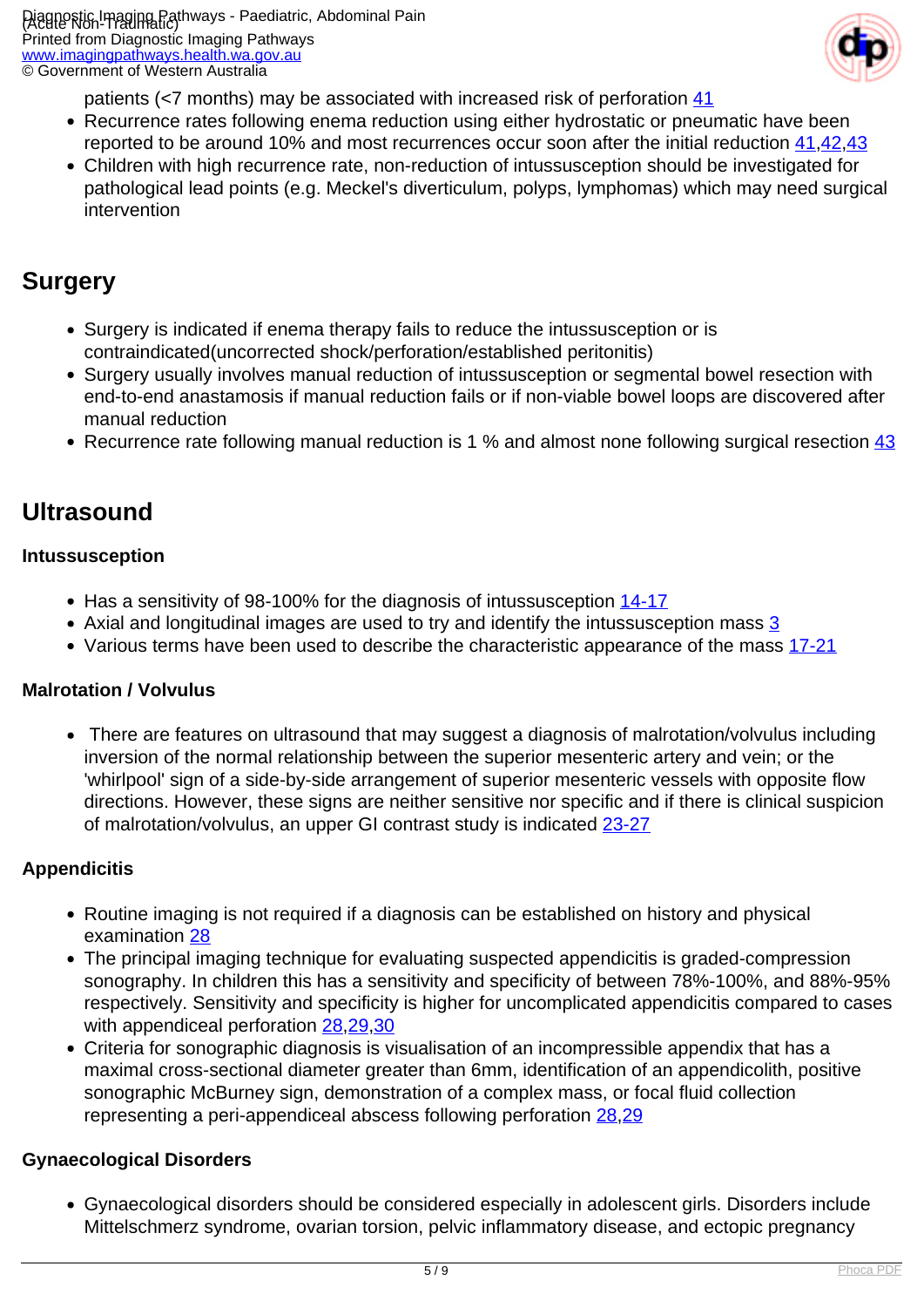

# **References**

References are graded from Level I to V according to the Oxford Centre for Evidence-Based Medicine, Levels of Evidence. [Download the document](http://www.cebm.net/wp-content/uploads/2014/06/CEBM-Levels-of-Evidence-2.1.pdf)

- 1. Strouse PJ. **Disorders of intestinal rotation and fixation ("malrotation").** Pediatr Radiol. 2004;34:837-51. (Review article)
- 2. McAlister WH, Kronemer KA. **Emergency Gastrointestinal Radiology of the Newborn.** Rad Clinic North Am. 1996;34:819-44. (Review article)
- 3. del-Pozo G, Albillos JC, Tejedor D, et al. **Intussusception in children: current concepts in diagnosis and enema reduction.** Radiographics. 1999;19:299-319. (Review article)
- 4. Strouse PJ. **Imaging and the child with abdominal pain.** Singapore Med J. 2003;44:312-22. (Review article)
- 5. Ratcliffe JF, Fong S, Cheong I, O'Connell P. **The plain abdominal film in intussusception: the accuracy and incidence of radiographic signs.** Pediatr Radiol. 1992;22:110-11. (Level III evidence)
- 6. Sargent MA, Babylon P, Alton DJ. **Plain abdominal radiography in suspected intussusception: a reassessment.** Pediatr Radiol. 1994;24:17-20. (Level III evidence)
- 7. Eklöf O, Hartelius H. **Reliability of the abdominal plain film diagnosis in pediatric patients with suspected intussusception.** Pediatr Radiol. 1980;9:199-206. (Level II evidence). [View the](http://www.ncbi.nlm.nih.gov/entrez/query.fcgi?cmd=Retrieve&db=pubmed&dopt=Abstract&list_uids=7402744) [reference](http://www.ncbi.nlm.nih.gov/entrez/query.fcgi?cmd=Retrieve&db=pubmed&dopt=Abstract&list_uids=7402744)
- 8. Meradji M, Hussain SM, Robben SGF, Hop WCJ. **Plain film diagnosis in intussusception.** Br J Radiol. 1994;67:147-9. (Level III evidence)
- 9. Strouse PJ. **Disorders of intestinal rotation and fixation ("malrotation").** Pediatr Radiol. 2004;34:837-51. (Review article)
- 10. Buonomo C. **Neonatal gastrointestinal emergencies.** Radiol Clin North Am. 1997;35:845-64. (Review article)
- 11. Jolley SG. **Gastroesophageal reflux disease as a cause for emesis in infants.** Semin Pediatr Surg. 2005;4:176-89. (Review article)
- 12. Alford BA, McIlhenny J. **The child with acute abdominal pain and vomiting.** Radiol Clin North Am. 1992;30:441-53. (Review article)
- 13. Torres AM, Ziegler MM. **Malrotation of the intestine.** World J Surg. 1993;17:326-31. (Level III evidence)
- 14. Wang GD, Liu SJ. **Enema reduction of intussusception by hydrostatic pressure under ultrasound guidance: a report of 377 cases.** J Pediatr Surg. 1988;23:814-8. (Level IV evidence)
- 15. Bhisitkul DM, Listernick R, Shkolnik A, et al. **Clinical application of ultrasonography in the** diagnosis of intussusception. J Pediatr. 1992;121:182-6. (Level II evidence). [View the reference](http://www.ncbi.nlm.nih.gov/entrez/query.fcgi?cmd=Retrieve&db=pubmed&dopt=Abstract&list_uids=1640281)
- 16. Lim HK, Bae SH, Lee KH, Seo GS, Yoon GS. **Assessment of reducibility of ileocolic intussusception in children: usefulness of color Doppler sonography.** Radiology. 1994;191:781-5. (Level III evidence)
- 17. del-Pozo G, Albillos JC, Tejedor D. **Intussusception: US findings with pathologic correlation the crescent-in-doughnut sign.** Radiology. 1996;201:379-86. (Level II evidence). [View the](http://www.ncbi.nlm.nih.gov/entrez/query.fcgi?orig_db=PubMed&db=PubMed&cmd=Search&defaultField=Title+Word&term=Intussusception%3A+US+findings+with+pathologic+correlation+-+the+crescent-in-doughnut+sign) [reference](http://www.ncbi.nlm.nih.gov/entrez/query.fcgi?orig_db=PubMed&db=PubMed&cmd=Search&defaultField=Title+Word&term=Intussusception%3A+US+findings+with+pathologic+correlation+-+the+crescent-in-doughnut+sign)
- 18. Verschelden P, Filiatrault D, Garel L, et al. **Intussusception in children: reliability of US in diagnosis - a prospective study.** Radiology. 1992;184:741-4. (Level III evidence)
- 19. Holt S, Samuel E. **Multiple concentric ring sign in the ultrasonographic diagnosis of intussusception.** Gastrointest Radiol. 1978;3:307-9. (Level IV evidence)
- 20. Montali G, Croce F, De Pra L, Solbiati L. **Intussusception of the bowel: a new sonographic pattern.** Br J Radiol. 1983;56:621-3. (Level IV evidence)
- 21. Alessi V, Salerno G. **The "hay-fork" sign in the ultrasonographic diagnosis of**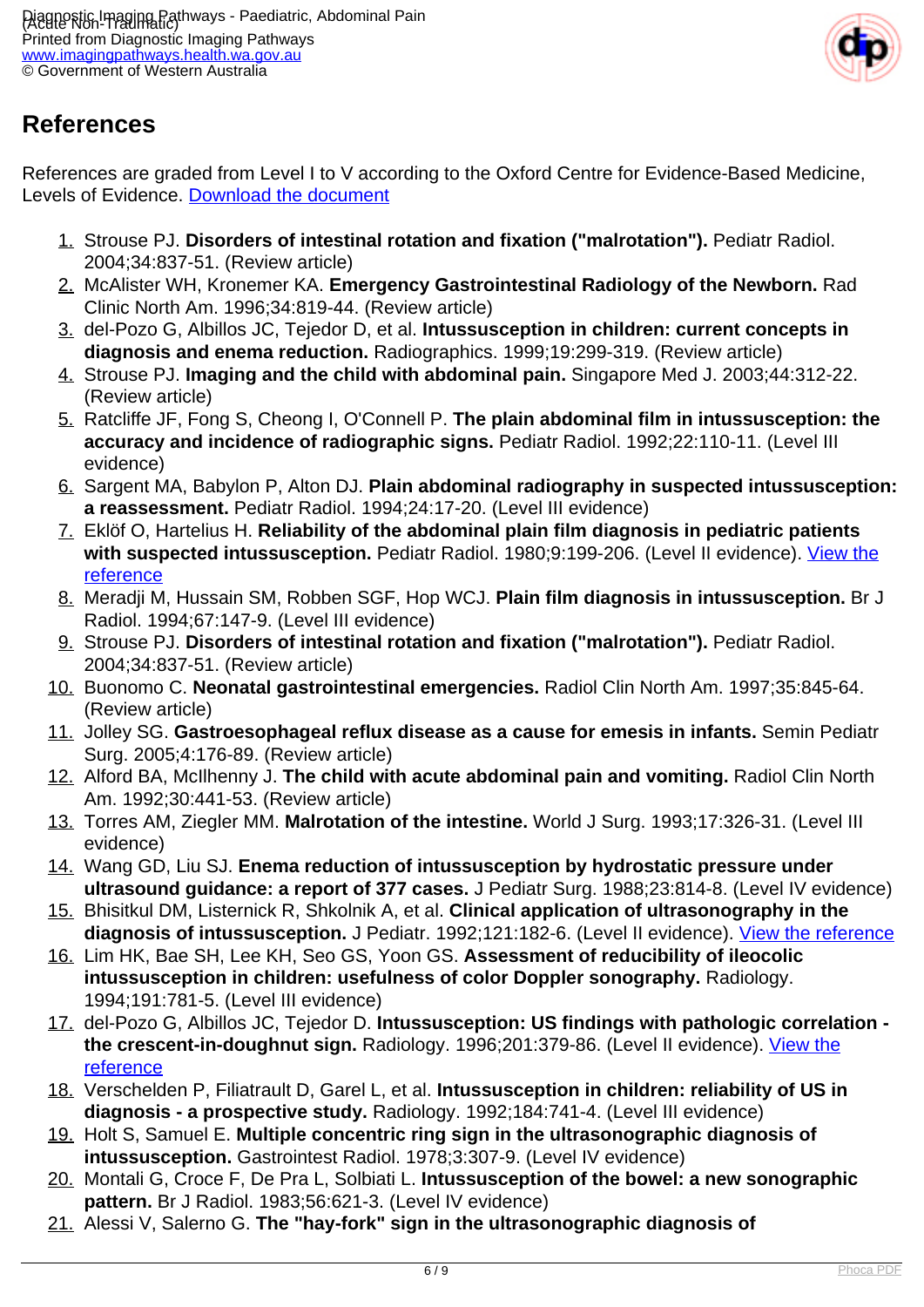

**intussusception.** Gastrointest Radiol. 1985;10:177-9. (Level IV evidence)

- 22. Meyer SE. **The current radiologic management of intussusception: a survey and review.** Pediatr Radiol. 1992;22:323-5. (Level IV evidence)
- 23. Zerin JM, DiPietro MA. **Superior mesenteric vascular anatomy at US in patients with surgically proved malrotation of the midgut.** Radiology. 1992;183:693-4. (Level III evidence)
- 24. Dufour D, Delaet MH, Dassonville M, Cadranel S, Perlmutter N. **Midgut malrotation, the reliability of sonographic diagnosis.** Pediatr Radiol. 1992;22:21-3. (Level III evidence)
- 25. Shimmanuki Y, Aihara T, Takano H, et al. **Clockwise whirlpool sign at color Doppler US: an objective and definite sign of midgut volvulus.** Radiology. 1996;199:261-4. (Level III evidence)
- 26. Hayden CK, Boulden TF, Swischuk LE, Lobe TE. **Sonographic demonstration of duodenal obstruction with midgut volvulus.** AJR Am J Roentgenol. 1984;143:9-10. (Level IV evidence)
- 27. Weinberger E, Winters WD, Liddell RM, Rosenbaum DM, Krauter D. **Sonographic diagnosis of intestinal malrotation in infants: importance of the relative positions of the superior mesenteric vein and artery.** AJR Am J Roentgenol. 1992;159:825-8. (Level III evidence)
- 28. Sivit CJ, Applegate KE, Stallion A, et al. **Imaging evaluation of suspected appendicitis in a pediatric population: effectiveness of sonography versus CT.** AJR Am J Roentgenol. 2000;175:977-80. (Level III evidence)
- 29. Kaiser S, Frenckner B, Jorulf HK. **Suspected appendicitis in children: US and CT a prospective randomized study.** Radiology. 2002;223:633-8. (Level III evidence)
- 30. Lowe LH, Penney MW, Stein SM, et al. **Unenhanced limited CT of the abdomen in the diagnosis of appendicitis in children: comparison with sonography.** AJR Am J Roentgenol. 2001;176:31-5. (Level III evidence)
- 31. Franken EA Jr, Kao SC, Smith SC, Sato Y. **Imaging of the acute abdomen in infants and children.** AJR Am J Roentgenol. 1989;153:921-8. (Review article)
- 32. Braffman BH, Coleman BG, Ramchandani P, et al. **Emergency department screening for ectopic pregnancy: a prospective US study**. Radiology. 1994;190:797-802. (Level II evidence). [View the reference](http://www.ncbi.nlm.nih.gov/entrez/query.fcgi?orig_db=PubMed&db=PubMed&cmd=Search&defaultField=Title+Word&term=Emergency+department+screening+for+ectopic+pregnancy%3A+a+prospective+US+study)
- 33. Barnhart K, Mennuti MT, Benjamin I, et al. **Prompt diagnosis of ectopic pregnancy in an emergency department setting.** Obstet Gynecol. 1994;84:1010-5. (Level II evidence)
- 34. Gracia CR, Barnhart KT. **Diagnosing ectopic pregnancy: decision analysis comparing six** strategies. Obstet Gynecol. 2001;97:464-70. (Level II evidence). [View the reference](http://www.ncbi.nlm.nih.gov/entrez/query.fcgi?cmd=Retrieve&db=pubmed&dopt=Abstract&list_uids=11239658)
- 35. Wong TW, Lau CC, Yeung A, et al. **Efficacy of transabdominal ultrasound examination in the diagnosis of early pregnancy complications in an emergency department.** J Accid Emerg Med. 1998;15:155-8. (Level II evidence)
- 36. Sadek AL, Schiotz HA. **Transvaginal sonography in the management of ectopic pregnancy.** Acta Obstet Gynecol Scand. 1995;74:293-6. (Level II evidence)
- 37. Kaplan BC, Dart RG, Moskos M, et al. **Ectopic pregnancy: prospective study with improved diagnostic accuracy.** Ann Emerg Med. 1996;28:10-7. (Level II evidence)
- 38. Ginai AZ. **Experimentation evaluation of various available contrast agents for use in the gastrointestinal tract in case of suspected leakage: effects on peritoneum.** Br J Radiol. 1985;58:969-78. (Level III evidence)
- 39. Stein M, Alton DJ, Daneman A. **Pneumatic reduction of intussusception: 5-year experience.** Radiology. 1992;183:681-4. (Level IV evidence)
- 40. Meyer JS, Dangman BC, Buonomo C, Berlin J. **Air and liquid contrast agents in the management of intussusception: a controlled, randomised trial.** Radiology. 1993;188:507-11 (Level II/III evidence). [View the reference](http://www.ncbi.nlm.nih.gov/entrez/query.fcgi?orig_db=PubMed&db=PubMed&cmd=Search&term=%22Radiology%22%5BJour%5D+AND+188%5Bvolume%5D+AND+507%5Bpage%5D+AND+1993%5Bpdat%5D)
- 41. Daneman A, Navarro O. **Intussusception. Part 2: an update on the evolution of management.** Pediatr Radiol. 2004;34:97-108. (Review article). [View the reference](http://www.ncbi.nlm.nih.gov/entrez/query.fcgi?cmd=Retrieve&db=pubmed&dopt=Abstract&list_uids=14634696)
- 42. Irish MS, Shellnut JK, Bovet PM, Grewal H. **Pediatric intussusception surgery.** Updated:April 14,2011. Accessed: March 06,2012. [View the reference](http://emedicine.medscape.com/article/937730-overview)
- 43. Kitagawa S, Miqdady M. **Intussusception in children.** In: UpToDate, Basow, DS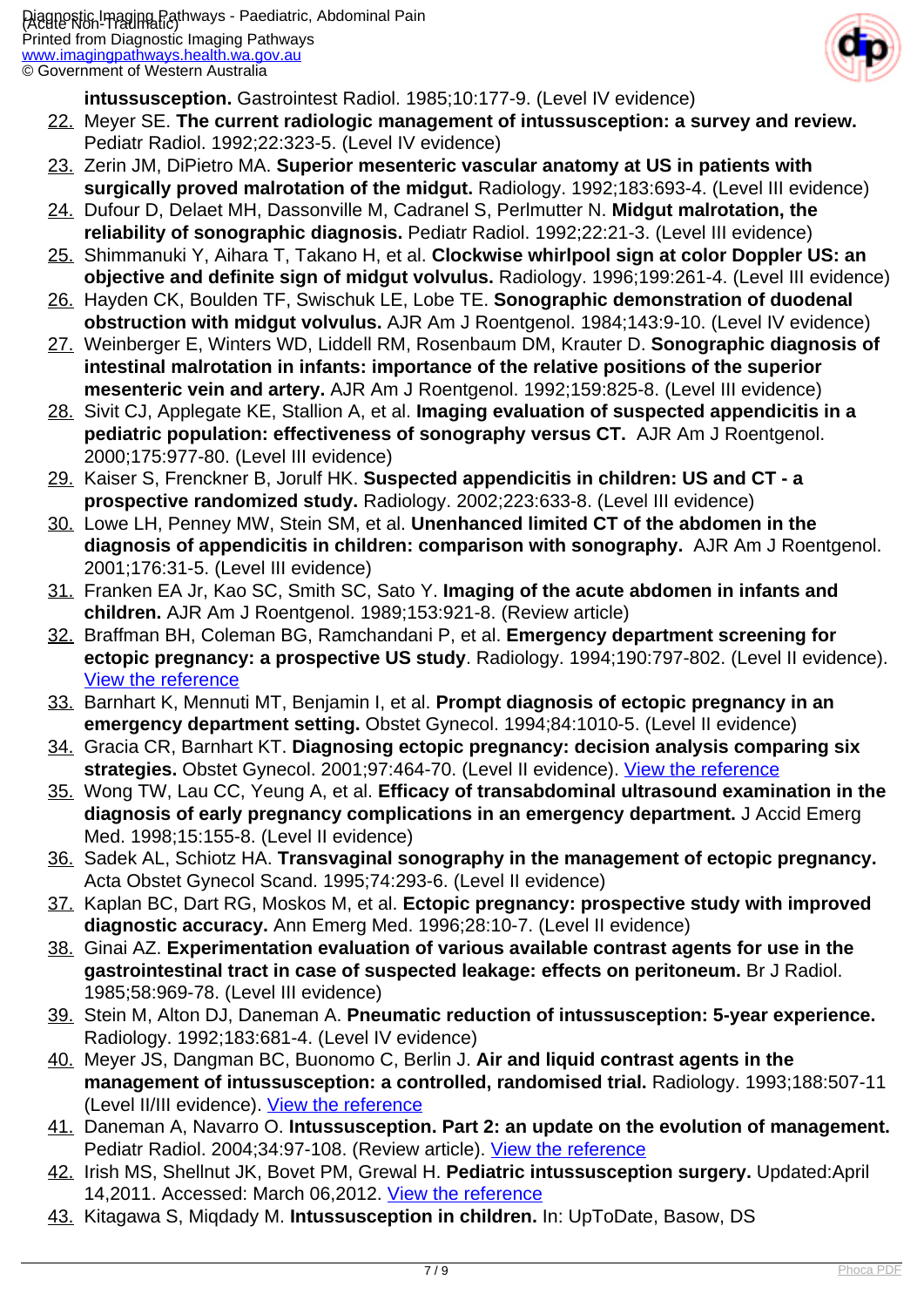

(Ed),UpToDate,Waltham, MA, 2012.

- 44. Bramson RT, Meyer TL, Silbiger ML, Blickman JG, Halpern E. **The futility of the chest radiograph in the febrile infant without respiratory symptoms.** Pediatrics. 1993; 92(4):524-6. (Level III evidence)
- 45. Patterson RJ, Bisset GS 3rd, Kirks DR, Vanness A. **Chest radiographs in the evaluation of the febrile infant.** AJR Am J Roentgenol. 1990;155(4):833-5. (Level III evidence)
- 46. Neuman MI, Monuteaux MC, Scully KJ, Bachur RG. **Prediction of pneumonia in a pediatric emergency department.** Pediatrics. 2011;128(2):246-53. (Level III evidence) .

### **Information for Consumers**

| Information from this website                                                                                                                                                      | <b>Information from the Royal</b><br><b>Australian and New Zealand</b><br><b>College of Radiologists' website</b>                                                                                                                                                                                         |
|------------------------------------------------------------------------------------------------------------------------------------------------------------------------------------|-----------------------------------------------------------------------------------------------------------------------------------------------------------------------------------------------------------------------------------------------------------------------------------------------------------|
| <b>Consent to Procedure or Treatment</b><br><b>Radiation Risks of X-rays and Scans</b><br><b>Ultrasound</b><br><b>Chest Radiograph (X-ray)</b><br><b>Plain Radiography (X-ray)</b> | <b>Plain Radiography/X-rays</b><br><b>Radiation Risk of Medical Imaging for</b><br><b>Adults and Children</b><br><b>Ultrasound</b><br><b>Paediatric Abdominal Ultrasound</b><br><b>Children's (Paediatric) X-ray Examination</b><br><b>Making Your Child's Test or Procedure</b><br><b>Less Stressful</b> |

#### **Copyright**

© Copyright 2015, Department of Health Western Australia. All Rights Reserved. This web site and its content has been prepared by The Department of Health, Western Australia. The information contained on this web site is protected by copyright.

#### **Legal Notice**

.

Please remember that this leaflet is intended as general information only. It is not definitive and The Department of Health, Western Australia can not accept any legal liability arising from its use. The information is kept as up to date and accurate as possible, but please be warned that it is always subject to change